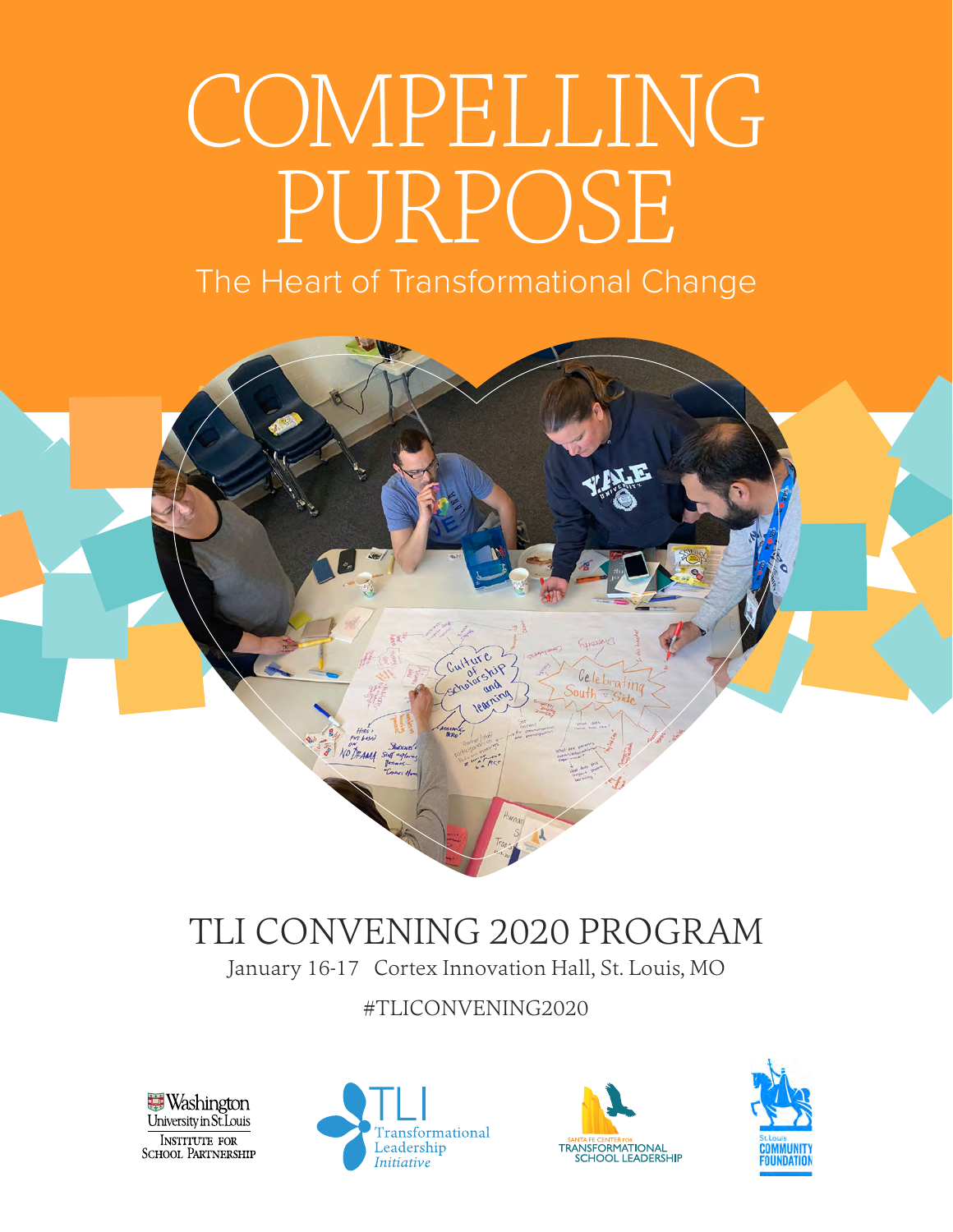# CONVENING SCHEDULE: Thursday, January 16

| $8:00 - 8:30$   | <b>Check-in and Continental Breakfast</b>                                                                                                                         |                                                                                                                                                                     |                                                                                                                                                       |                                                                                                                                                                                   |                                                                                                                                                      |  |  |
|-----------------|-------------------------------------------------------------------------------------------------------------------------------------------------------------------|---------------------------------------------------------------------------------------------------------------------------------------------------------------------|-------------------------------------------------------------------------------------------------------------------------------------------------------|-----------------------------------------------------------------------------------------------------------------------------------------------------------------------------------|------------------------------------------------------------------------------------------------------------------------------------------------------|--|--|
| $8:30 - 9:15$   | Welcome, Vicki May<br>Comments: Compelling Purpose, Linda Henke<br>Opening the Convening Conversation, Peter Stiepleman                                           |                                                                                                                                                                     |                                                                                                                                                       |                                                                                                                                                                                   |                                                                                                                                                      |  |  |
| $9:30 - 10:30$  | Leaders as<br>Learners<br>(2 hours)<br>Linda Lambert<br>Dietra Colquitt<br>Jessica Hawkins<br><b>Michael Peoples</b><br>Peter Stiepleman<br><b>Merritt Waters</b> | Positive<br>Connectedness:<br>A Key to Cultural<br>Change<br>Zach Taylor                                                                                            | Technology:<br>Developing<br><b>Ubiquitous</b><br>Deeper Learning<br>Opportunities<br>Tori Engel                                                      | Look and Learn,<br>"What is going on<br>in this picture?"<br>Diana Hayden                                                                                                         |                                                                                                                                                      |  |  |
| $10:45 - 11:45$ |                                                                                                                                                                   | Promoting<br>Excellence<br>in Human<br>Development for<br><b>Students</b><br><b>Cardinal Ritter</b><br>College Prep<br>Leadership Team                              | Global Learners,<br>Lifelong Service<br>The International<br>School Yangon                                                                            | Infusing Deeper<br>Learning, It All<br>Starts with Tea<br>University City,<br>Flynn Park<br>Leadership Team                                                                       | A School<br>Transforming:<br>How a Compelling<br><b>Purpose Creates</b><br>Leaders, Stewards<br>and Entrepreneurs<br>Nina Otero's<br>Leadership Team |  |  |
| 12:00 - 12:45   | Lunch                                                                                                                                                             |                                                                                                                                                                     |                                                                                                                                                       |                                                                                                                                                                                   |                                                                                                                                                      |  |  |
| $1:00 - 2:00$   | Deeper Learning: The Core of Tranformational Change Michael Fullan                                                                                                |                                                                                                                                                                     |                                                                                                                                                       |                                                                                                                                                                                   |                                                                                                                                                      |  |  |
| $2:15 - 3:15$   | Facilitating<br><b>System Change</b><br>Michael Fullan<br>Peter Stiepleman<br>Sharonica Hardin<br>Lisa Perskie<br>Tamiko Armstead<br><b>Vicki May</b>             | A Holistic Approach<br>to Education:<br><b>Nurturing Global</b><br>Citizens Who Know,<br>Love and Serve<br>Humankind<br>School of the<br>Nations Leadership<br>Team | <b>BUILDING a</b><br>School: University<br>City High School's<br>Commitment to<br>Transformation<br>University City High<br>School Leadership<br>Team | Leading from<br>Beside: The<br>Power of Teacher<br>Leadership<br>Barbara Kohm<br>Linda Lambert<br>Melissa Moussalli<br>Karrye Ramos<br>Christina Sneed<br><b>Steve Brotherton</b> |                                                                                                                                                      |  |  |
| $3:30 - 4:15$   | <b>Community Conversations on Compelling Purpose</b><br>Moderator, Linda Henke                                                                                    |                                                                                                                                                                     |                                                                                                                                                       |                                                                                                                                                                                   |                                                                                                                                                      |  |  |
| $4:15 - 5:30$   | Reception at Innovation Hall<br>Words of Gratitude and Encouragement Daniel Yawitz, TLI Supporter                                                                 |                                                                                                                                                                     |                                                                                                                                                       |                                                                                                                                                                                   |                                                                                                                                                      |  |  |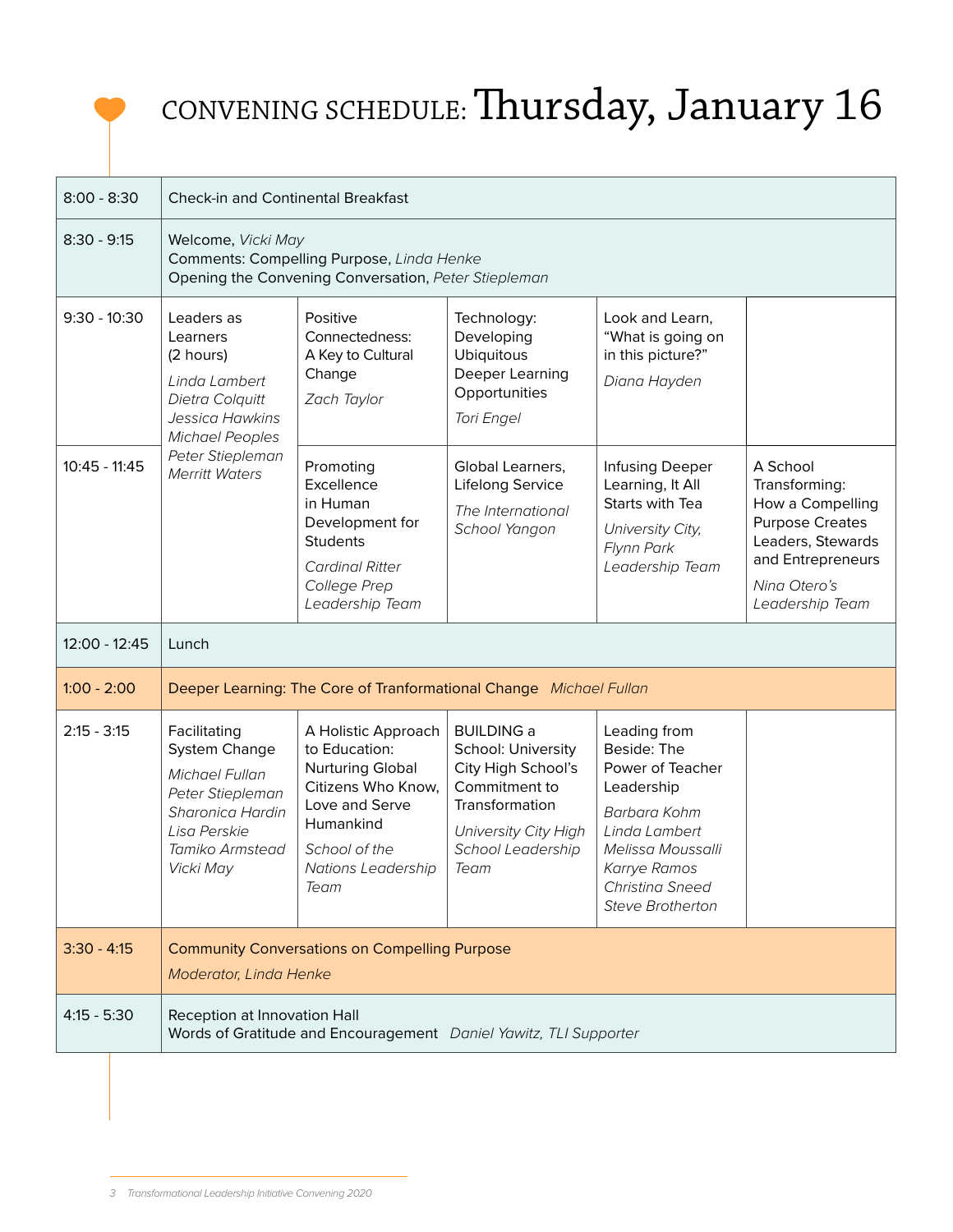# CONVENING SCHEDULE: Friday, January 17

| 8:00                                 | <b>Check-in and Continental Breakfast</b>                                                                                                        |                                                                                 |                                                      |                    |  |  |  |  |
|--------------------------------------|--------------------------------------------------------------------------------------------------------------------------------------------------|---------------------------------------------------------------------------------|------------------------------------------------------|--------------------|--|--|--|--|
| 8:15                                 | Welcome                                                                                                                                          |                                                                                 |                                                      |                    |  |  |  |  |
| $8:30 - 10:15$                       | Nurturing Courage and Creativity in Our Schools<br>Rebecca Hare                                                                                  |                                                                                 |                                                      |                    |  |  |  |  |
| 10:30 - 11:30                        | Transformational<br>Leadership and the Role<br>of the Principal<br>Shante Lyons<br>Kevin Grawer<br>Angelia Moore<br>Nicalee Wilson<br>Deb Holmes | <b>School Gardens: Rich</b><br>Soil for Deeper Learning<br>Katie Belisle-Iffrig | Our Journey to Deeper<br>Learning<br>Colegio Bolivar |                    |  |  |  |  |
| 11:30                                | Closing<br><b>Box Lunches</b>                                                                                                                    |                                                                                 |                                                      |                    |  |  |  |  |
| 12:30 - 2:30<br><b>School Visits</b> | City Academy                                                                                                                                     | Maplewood-Richmond<br>Heights Middle School                                     | Maplewood-Richmond<br>Heights High School            | The College School |  |  |  |  |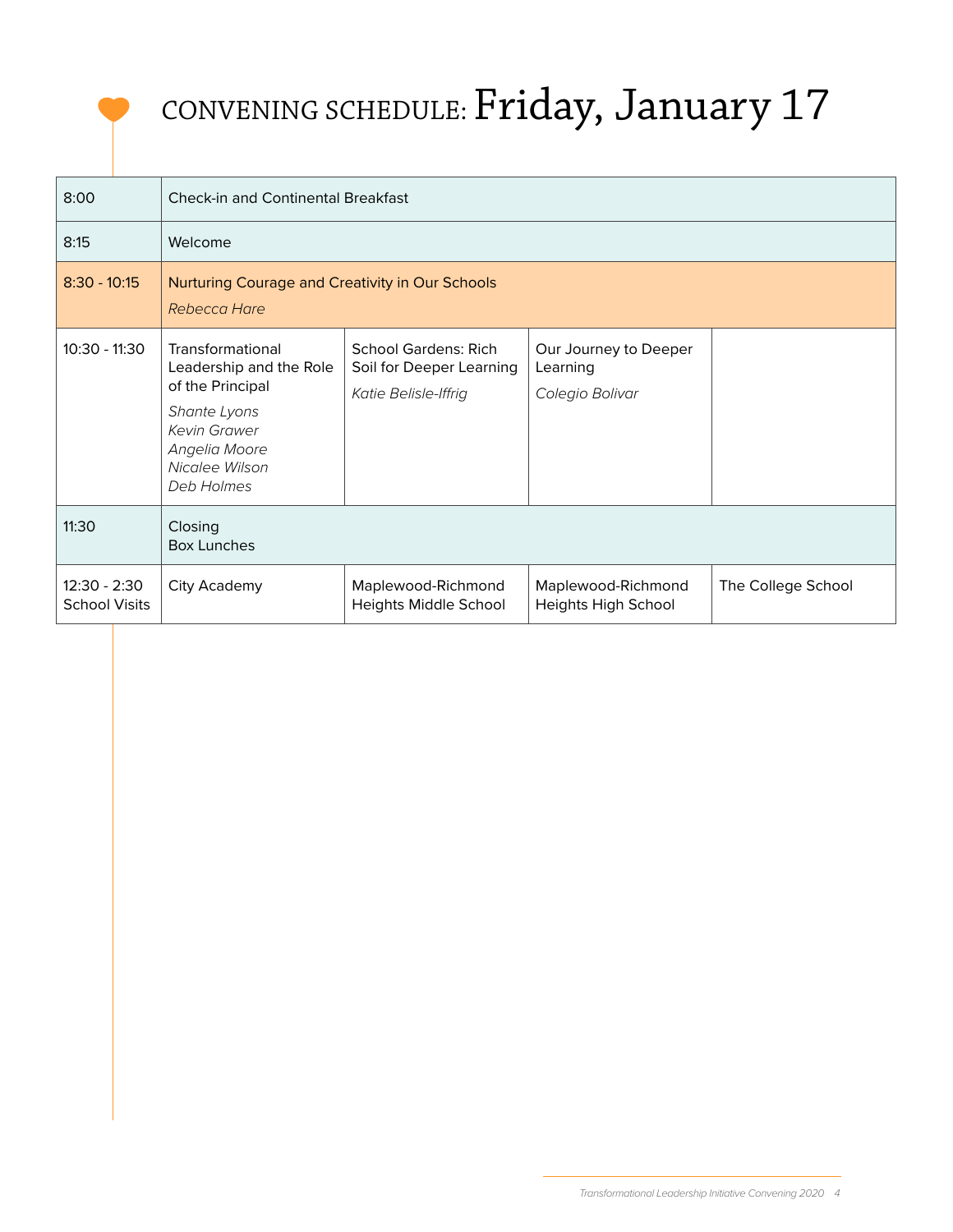# Session Descriptions: Thursday AM

# Two-Hour Session 9:30 - 11:30

### **Leaders As Learners**

*Leaders as Learners*, a study of selected leaders — and now a new monograph from the Santa Fe Center for Transformational Leadership--explores how deeper learning occurs for lead learners. Leaders from Missouri, California, Ohio and New Mexico were interviewed. A panel of six study participants will reveal their learning journeys and what made them the leaders they are today.

Study results were compelling and often unanticipated. For instance: How does childhood trauma relate to resilience? Why does learning lead to democracy? How do longitudinal epiphanies change us? How do metaphors frame our learning? What practices emerge from these experiences?

Attendees will be invited to consider their own journeys and engage in exploratory conversations. All participants in the session will receive the newest TLI monograph Leaders as Learners, written by Dr. Lambert.

#### *Presenters:*

Linda Lambert, noted author on constructivist leadership and capacity building and Professor Emeritus of California State University

Dietra Coquett, Teacher Leader, University City, Missouri Jessica Hawkins, Teacher Leader, University City, Missouri Michael Peoples, University City High School Principal, University City, Missouri

Peter Stiepleman, Superintendent, Columbia Public Schools, Columbia, Missouri

Merritt Waters, Principal, Horace Mann Elementary School, Lakewood, Ohio

# Concurrent One-Hour Sessions 9:30 - 10:30

# **Positive Connectedness: A Key to Cultural Change**

Positive Connectedness is one of the key dimensions of the humancentered model for developing powerful transformational action. It supports our work in building shared images of who we are and what we want to create. It shapes our interaction with each other, our children, and the parent partners. In this interactive workshop, Zach will explore specific practices that support positive culture building, relational trust, and psychological safety – all essential elements of positive connectedness and school transformation.

*Presenter:*

Zach Taylor, Director of Santa Fe Programming, SFCTSL

# **Technology: Developing Ubiquitous Deeper Learning Opportunities**

Online learning uses technology effectively to create social learning experiences without the barriers of time and location. In this session, the team will use online learning to discuss research behind effective design. Then, using rapid prototyping, participants will develop their own online learning experience that can be used for deeper learning.

*Presenter:*  Tori Engel, Instructional Specialist, ISP

### **Look and Learn: "What is going on in this picture?"**

Encounter visual images using a methodology called VTS, Visual Thinking Strategies. A sequence of open-ended questions form one of the main aspects of VTS, leading a viewer to a better "read" or understand what they are looking at. VTS is one of the most commonly used teaching methods in art museums today and is increasingly being explored for use in general education. Enjoy an hour of looking at art and learning about a powerful methodology for accessing meaning in images.

*Presenter:* Diana Hayden, Artist and Art Teacher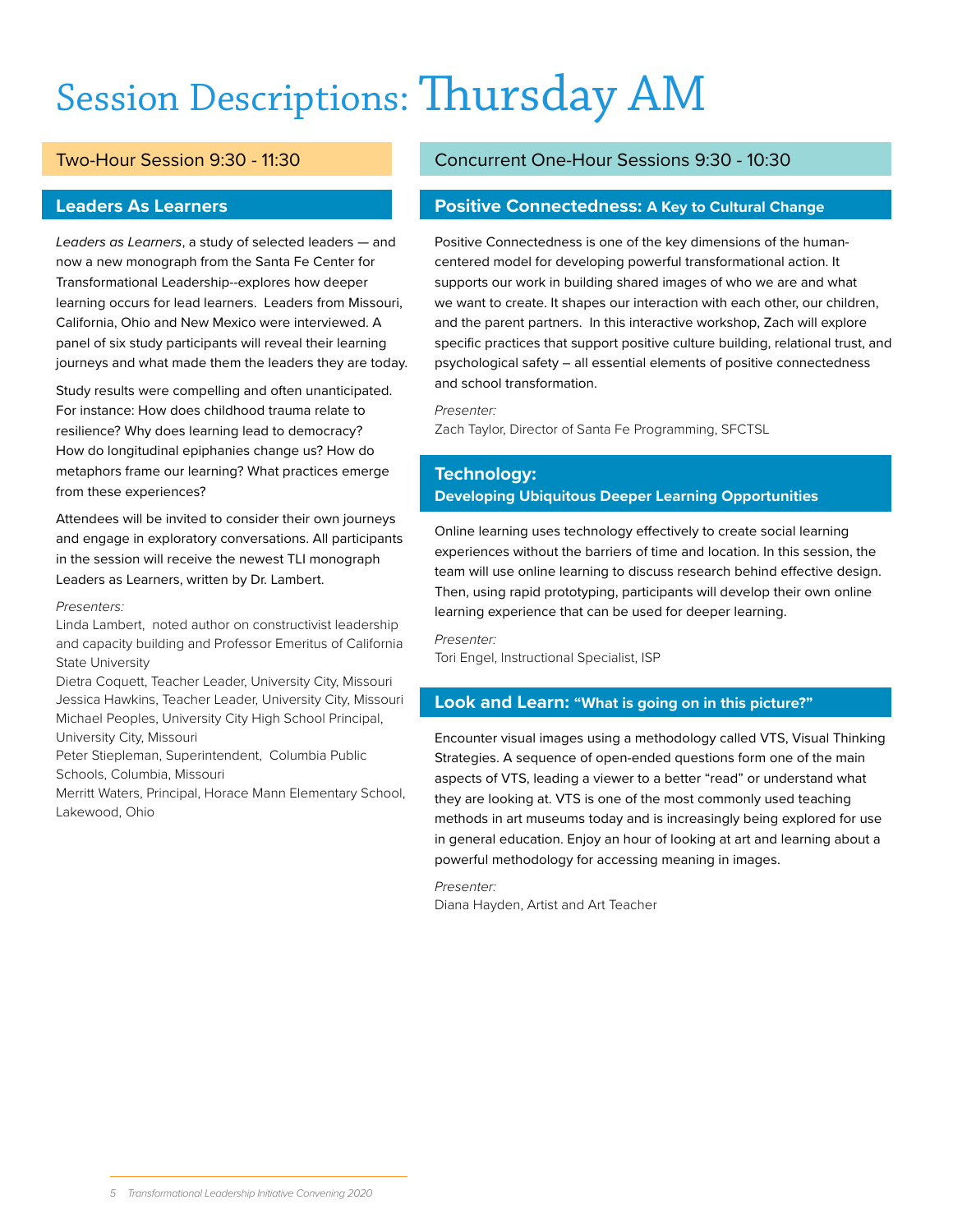# Session Descriptions: Thursday AM

## Concurrent One-Hour Sessions 10:45 - 11:45

# **Promoting Excellence in Human Development for Students**

Transformational work has been at the core of Cardinal Ritter College Prep's guiding purpose since it began. As one of the first co-educational Catholic institutions developed to serve African-American students, CRCP always challenged institutional norms and created a learning environment that promoted excellence. Over the past two years, the Cardinal Ritter Leadership Team conceptualized new ways to develop their scholars and encouraged the entire faculty to embrace deeper learning. During this session, the team will explore the historical models that gave birth to the success of the school as well as the new leadership and learning structures that support deeper learning as well as deeper leading to provide a human-centered education for all of their students.

#### *Presenters:*

Cardinal Ritter College Prep Leadership Team Pamela Hamilton, Asst Principal Rachel Baker, Social Studies Teacher and Professional Development Coordinator Ryan Johnson, Dean of Formation and Business Teacher Sylvester Williams, Dean of Formation and Business Teacher Shante Lyons, Principal

# **Global Learners, Lifelong Service: The International School Yangon**

*The International School Yangon is a community of compassionate global citizens. We aim to develop lifelong learners who will be a force for positive change in the world.*

The International School Yangon (ISY) adopted this purpose statement two years ago through a collaborative effort that involved our entire school community and signaled our community's desire for a more human-centered approach to the education of our children. ISY's purpose and the eight strategic themes that flow from it, have set the school on a path of transformative change toward a culture of deeper learning. Mike's presentation will use the Human-Centered Model to outline ISY's journey so far and to inquire into how it could provide us all with a map to help our students navigate an uncertain future.

#### *Presenter:*

Mike Simpson, Director of Curriculum and Learning, The International School Yangon, Myanmar

### **Infusing Deeper Learning: It All Starts with Tea**

Flynn Park Elementary is committed to creating a culture of deeper learning for all students. By using the model of humancentered school transformation as a guide, we have worked to infuse a compelling purpose that drives all we do at our school. Participants will learn about the specific activities and resources that we use to cultivate a culture of deeper learning.

#### *Presenters:*

University City, Flynn Park Leadership Team Nicalee Wilson, Principal Melissa Moussalli, Teacher Instructional Support Leader Rosalind Hollins-Lewis, Teacher Instructional Support Leader

# **A School Transforming: How a Compelling Purpose Creates Leaders, Stewards and Entrpreneurs**

Nina Otero Community School in Santa Fe, New Mexico serves 900 students, all of whom are on free and reduced lunch. It is a school on the rise, but it hasn't always been this way. School rankings at the end of 2017-2018 placed this school as 344 out of 345 schools in the state of New Mexico. Teacher turnover for four years in a row was 40-60% and there were four different administrative teams in just five years. Now, in the first 18 months of transformation, Nino Otero is regarded as a "school on the rise." Teacher turnover was less than 10% this year: highly qualified teachers in the district are asking for interviews; student proficiency rates are climbing steadily; and community organizations are asking to partner with the school.

In this presentation, you'll learn more about the school's six-year story: from its strong start in the first year, to the subsequent steep decline, and then the work of the past 18 months that has made an entire community proud. The school's leadership team will share how the development of a compelling purpose united and inspired a community of teachers, students, parents, to rally around the school. You'll learn about the school's efforts to create leaders, entrepreneurs, and stewards, and the intense focus on culture, grade level content and standards, and deeper learning. You'll also learn about the power of the most important word our transformational leadership team has learned: NO.

#### *Presenters:*

Nina Otero's Leadership Team Angelia Moore, Principal Tricia Gharrity, Assistant Principal Karye Ramos, Middle School Teacher Fernando Martinez, Technology Teacher Carlos Carreon, Third Grade Teacher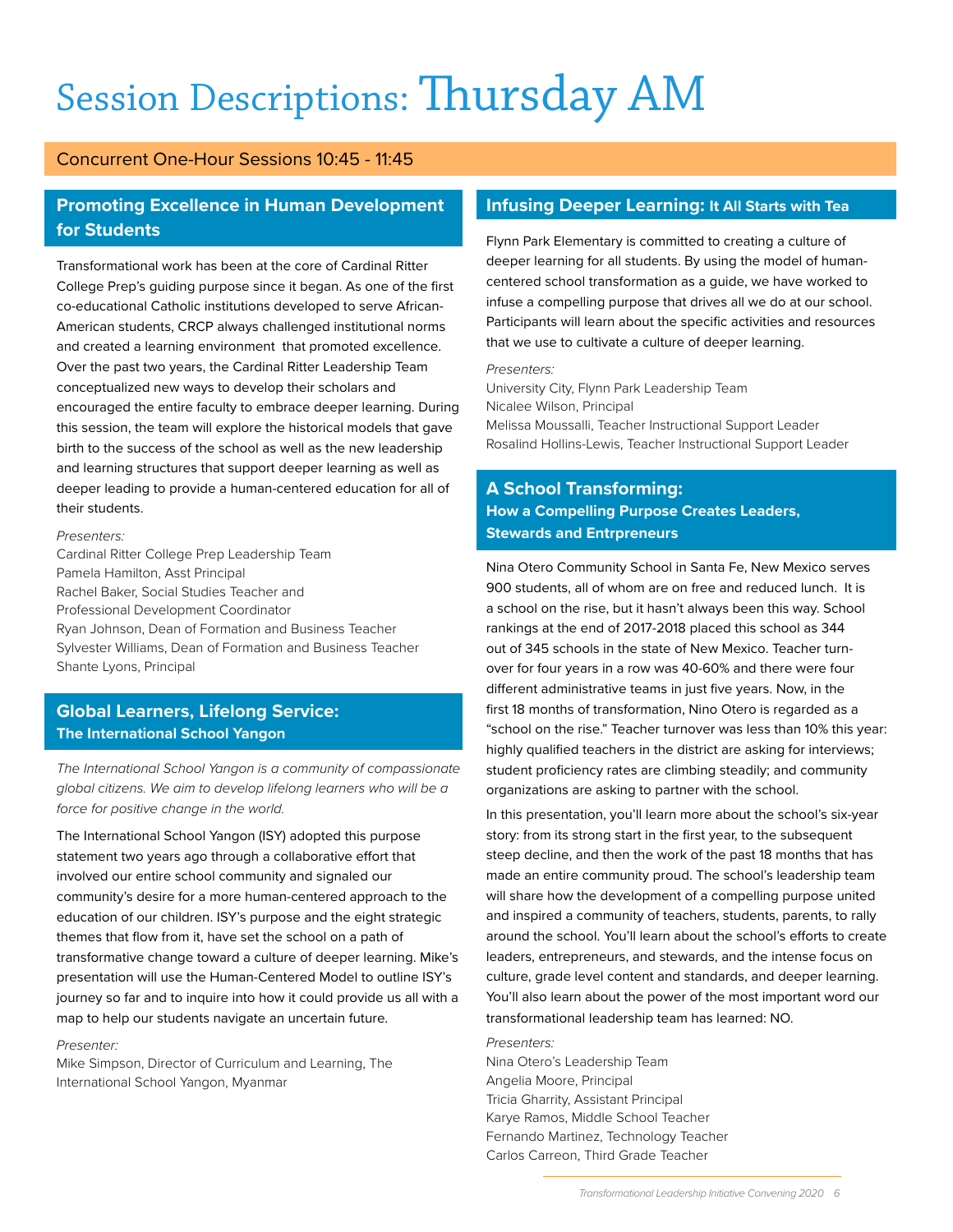# Session Descriptions: Thursday PM

# Keynote Speaker 1:00 - 2:00

# **Deeper Learning: The Core of Transformational Change**

Michael's keynote will describe his work implementing deeper learning in schools around the world including the US and Canada. Deeper learning in the New Pedagogies for Deeper Learning Consortium focuses on the 6Cs (character, citizenship, collaboration, communication, creativity, and critical thinking). The Consortium's learning model consists of four elements: partnerships, pedagogy, learning environment, and leveraging digital. Michael will also highlight the roles of students and teachers as learning partners and leadership across the levels, drawing from his most recent book, *Nuance*.

#### *Presenter:*

#### Michael Fullan, Ph.D

is the Global Leadership Director, New Pedagogies for Deep Learning and a worldwide authority on educational reform with a mandate of helping to achieve the moral purpose of all children learning.

### Concurrent One-Hour Sessions 2:15 - 3:15

# **A Holistic Approach to Education: Nurturing Global Citizens Who Know, Love and Serve Humankind**

School of the Nations is a Baha'i-inspired school in Brasilia striving to integrate moral, ethical and academic learning to transform their students into deep thinkers and caring and proactive citizens. The presenters will share their journey of continuous improvement and discuss the successful human-centered initiatives that highlight the core purpose of their institution. Lisa and Annie Rose will guide us through their holistic approach to education and the process of nurturing global citizens who know, love and serve humankind.

#### *Presenters:*

Lisa Perskie, Executive Director, School of the Nations in Brasilia, Brazil Annie Rose Anderson, Teaching and Learning Coordinator

## **BUILDING a School: University City High School's Commitment to Transformation**

University City High is an urban high school serving over 700 students, the majority of whom are African American and served by free and reduced lunch. With their new principal, Michael Peoples, at the helm, a strong leadership team has tackled transforming the school and its history of low performance. They began with a compelling purpose with a first line borrowed from a Frederick Douglass quote, "It is easier to build strong children than to repair broken men."

We Build…

- **Community**
- **Resilience**
- **Perseverance**

This session will explore the approach University City High has taken to nurture this purpose with a special emphasis on teacher development including calendars, consistent and well-developed professional learning communities (PLCs) and coaching to provide timely, intentional and specific support in deeper learning. Four initiatives comprise the deeper learning agenda at the school, and are department specific: Alfred Tatum's work with Literacy for African American boys (English and Social Studies), Project Based Learning (Several Depts.), Assessment for Learning (All), and Math Immersion (Mathematics).

#### *Presenters:*

UCHS Leadership Team: Michael Peoples, Principal; Kim Austin, Asst. Principal; Christina Sneed, ELA Teacher and Coach; Emily Knight, Mathematics Teacher and Coach; Nathan Pipes, Social Studies Teacher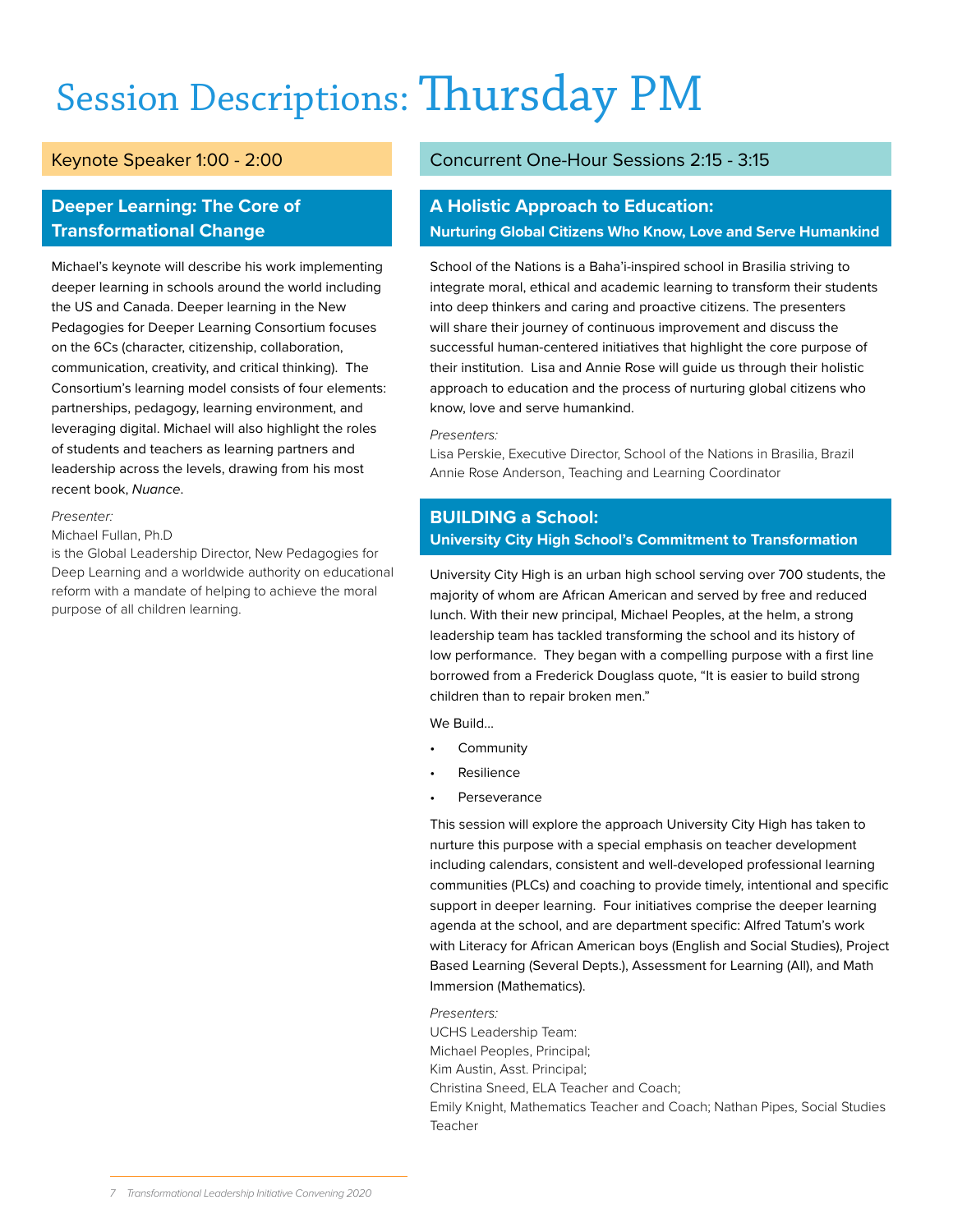# Session Descriptions: Thursday PM

# Concurrent One-Hour Sessions 2:15 - 3:15

## **Leading from Beside:**

### **The Power of Teacher Leadership**

Join a group of experts on teacher leadership. Some of the panel live the work everyday; others have studied and nurtured it for years and recognize the importance of these roles to successful schools. We understand that teacher leadership is fundamental to transformational change in school, but what does that leadership actually look like? Melissa, Karrye and Christina all hold distinctly different titles in their schools, but all three embody characteristics of leaders and have the skills and passion that are so essential to the role.

#### Unpack the power of teacher leaders with this extraordinary team.

#### *Presenters:*

Barbara Kohm, Author, consultant and former principal Linda Lambert, noted author on constructivist leadership Melissa Moussalli, teacher leader, Flynn Park Elementary Karrye Ramos, 8th grade teacher and teacher leader at Nina Otero Christina Sneed, high school teacher and coach, University City High School

Steve Brotherton, TLI Leadership Team, Moderator

# **Facilitating System Change**

Michael Fullan, in his book *All Systems Go* notes that, "No institution has a more crucial role to play in the historic changes coming than school because no institution has greater potential to impact how a society changes over the long term. How we educate our children shapes the future because they in turn will be the ones who create that future."

But how do we move an entire system? How do we find the energy and wisdom to create the educational transformation that is needed? An esteemed group of system leaders will help us explore these important questions. Vicki May, Director of the Institute of School Partnership, will moderate*.*

#### *Presenters:*

Michael Fullan, Ph.D., Global Director of NPDL Peter Steipleman, Superintendent of Columbia School District Sharonica Hardin, Superintendent of University City Schools Lisa Perskie, Executive Director of School of the Nations, Brasilia Tamiko Armstead, Executive Director of Cardinal Ritter Vicki May, Executive Director of Institute for School Partnership at Washington University, Moderator

# Conversation 3:30 - 4:15

# **Community Conversations on Compelling Purpose**

*Moderator:*

Linda Henke, Executive Director of The Santa Fe Center for Transformational School Leadership

# Reception at Innovation Hall 4:15 - 5:30

# **Words of Gratitude and Encouragement**

*Speaker:* Daniel Yawitz, TLI Supporter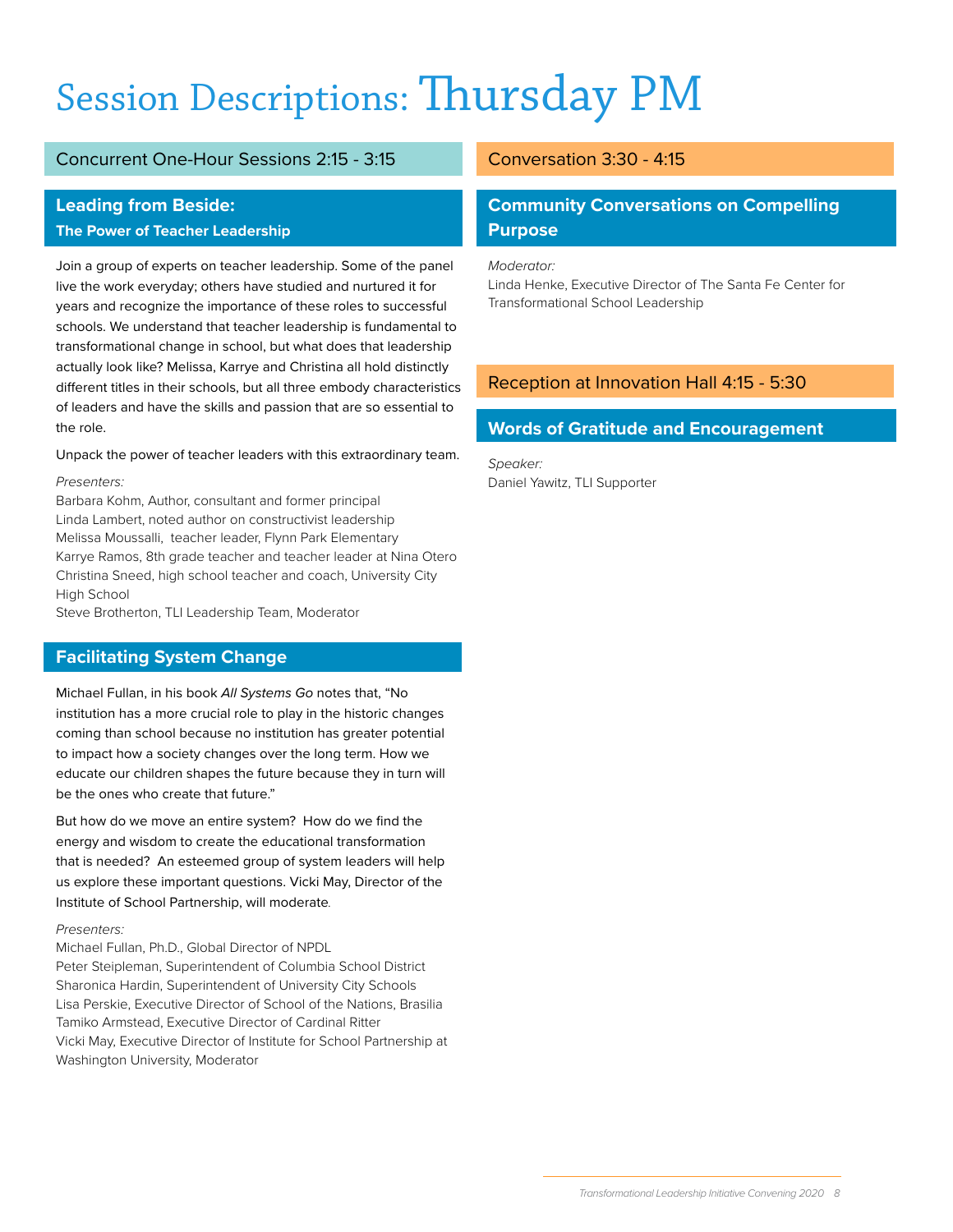# Session Descriptions: Friday

# 8:30 - 10:15

# **Nurturing Courage and Creativity in Our Schools**

The model for human-centered transformation includes the nested pattern of courage and creativity. We may all agree that these dimensions are important, but how do we design them into an educational system that seems to discourage courageous creative action at every turn? And how do we, as leaders, help students and adults tap into them so they're confident and courageous learners and problem solvers in any situation?

Join Rebecca Hare and Heather Corcoran as they lead us in a hands-on exploration of creativity. You'll learn how to identify the five norm-referenced measures of creative thinking so that you can support people in increasing their creative problem solving skills. You'll leave with some simple strategies that designers use to solve problems and generate innovative solutions that will empower you and your students and colleagues as creators.

*Presenter:*

Rebecca Hare, industrial designer and educator, Clayton School District

# Concurrent One-Hour Sessions 10:30 - 11:30

# **Transformational Leadership and the Role of the Principal**

Join a small group of our principals leading school transformation as Deb Holmes moderates a conversation about how the role of the principal changes with the human-center model. The group will explore what they have learned and share important advice for principals just beginning the work. They will describe their greatest successes and greatest challenges and reveal how collective aspiration, nested patterns and their own learning work have supported their schools as they began the exciting, complex work of transforming their schools.

#### *Presenters:*

Shante Lyons, Principal of Cardinal Ritter Kevin Grawer, Principal, Maplewood Richmond Heights Angelia Moore, Principal of Nina Otero Nicalee Wilson, Principal of Flynn Park Deb Holmes, TLI Leadership Team, Moderator

### **School Gardens: Rich Soil for Deeper Learning**

Garden-based learning is about cultivating connections! School gardens help students connect the dots between classroom curriculum and reallife outcomes and experiences. In the garden children are immersed in deeper learning as they collaborate, think critically and creatively, and communicate about their work. What's more, garden-based learning has been directly connected to improved student health and school performance, increased social and emotional well-being, and more proenvironmental attitudes. In this session, gardening expert, Katie Belisle-Iffrig, offers participants great advice about using gardens as rich soil for deeper learning.

*Presenter:* 

Katie Belisle-Iffrig, Gardening Consultant, SFCTSL

# **OurJourney to Deeper Learning**

Colegio Bolivar is a private, American school located in Colombia's third largest city, Cali. The community, including just over 1,300 students, is divided into four sections and is located on one of the most beautiful campuses in South America. The school's focus in recent years has been to move classroom practice to deeper learning, a goal that requires a significant shift in the school culture. Their strong Reggio Emilia-inspired program in preschool has provided a solid foundation for this work. David will examine how Colegio Bolivar is embedding deeper learning pedagogy throughout the school, and how their work mirrors the human-centered transformation model.

*Presenter:*

David Fayed, Director of Learning, Colegio Bolivar